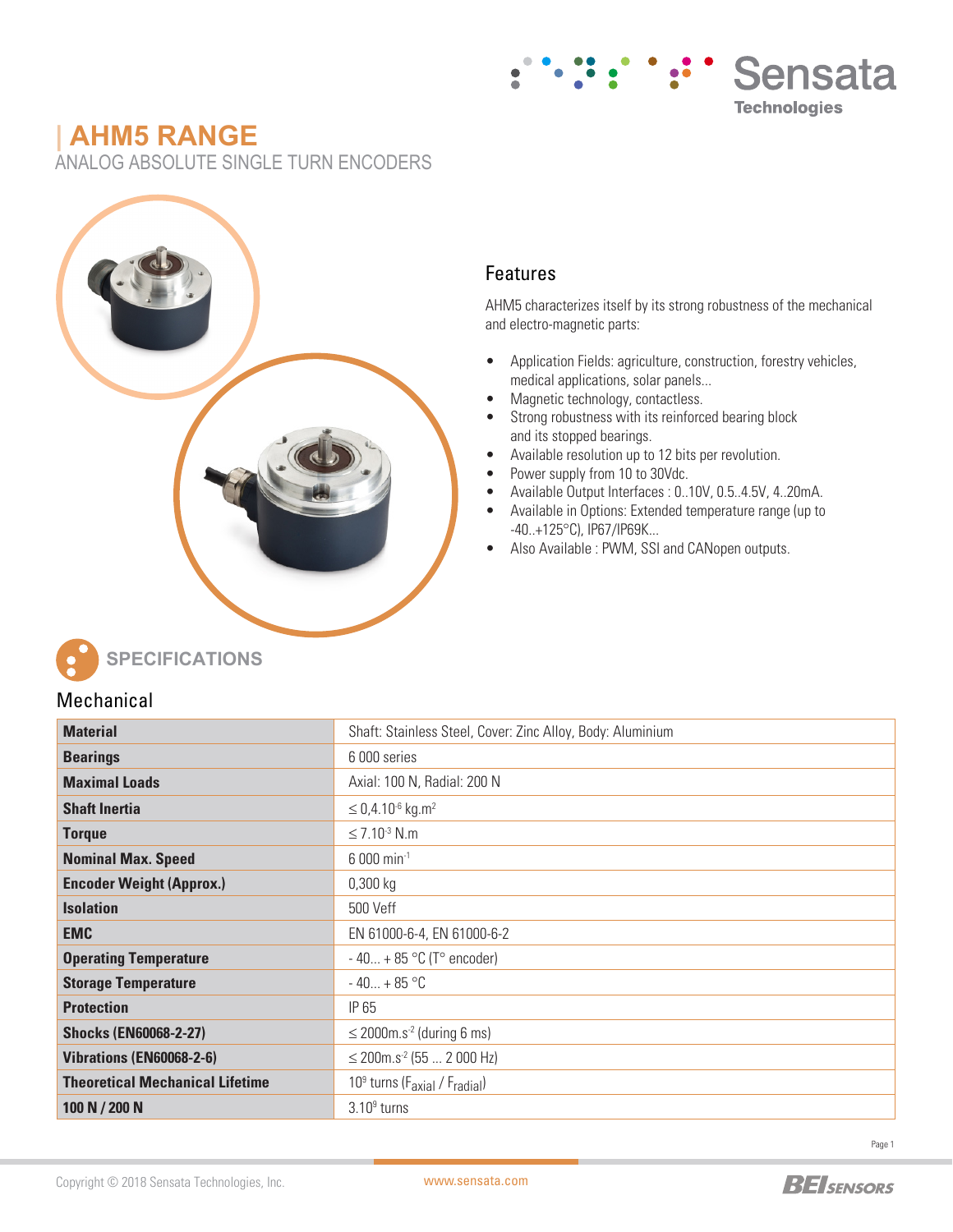### **Electrical**

| <b>Power Supply</b>             | 5V or 10-30Vdc or 15-30Vdc                                    |  |  |  |  |  |
|---------------------------------|---------------------------------------------------------------|--|--|--|--|--|
| <b>Comsumption without Load</b> | $<$ 40mA (at 24Vdc)                                           |  |  |  |  |  |
| <b>Resolution</b>               | 12 bits                                                       |  |  |  |  |  |
| <b>Accuracy</b>                 | $\pm$ 0.3 % (on 360°)                                         |  |  |  |  |  |
| <b>Repeatability</b>            | $\pm$ 0.1 % (on 360°)                                         |  |  |  |  |  |
| <b>Introduction</b>             | $<$ 1s                                                        |  |  |  |  |  |
| <b>Response Time</b>            | $<$ 10 ms (5L2 & 3L1 electronic)<br>< 1ms (other electronics) |  |  |  |  |  |
| <b>Advised Load</b>             | > 10k0hms (Voltage output)<br><5000hms (current output)       |  |  |  |  |  |



# **TECHNICAL SPECIFICATIONS**

## Analog Output



## **Connection**

|                |                                        | 0 <sub>V</sub>     | $+Vec$                    | <b>Analog Output</b> | <b>Ground</b>            |
|----------------|----------------------------------------|--------------------|---------------------------|----------------------|--------------------------|
| L <sub>3</sub> | 3 Wire Cable<br><b>PVC</b><br>8230/022 | White<br><b>WH</b> | <b>Brown</b><br><b>BN</b> | Green<br>GN          | <b>General Shielding</b> |
| L <sub>4</sub> | M12 Connector<br>4 Pinouts             |                    |                           |                      | <b>Connector Body</b>    |

Note:Pinout number 4 is not connected - If extension cable is used: please refer to its wiring arrangement / wire colors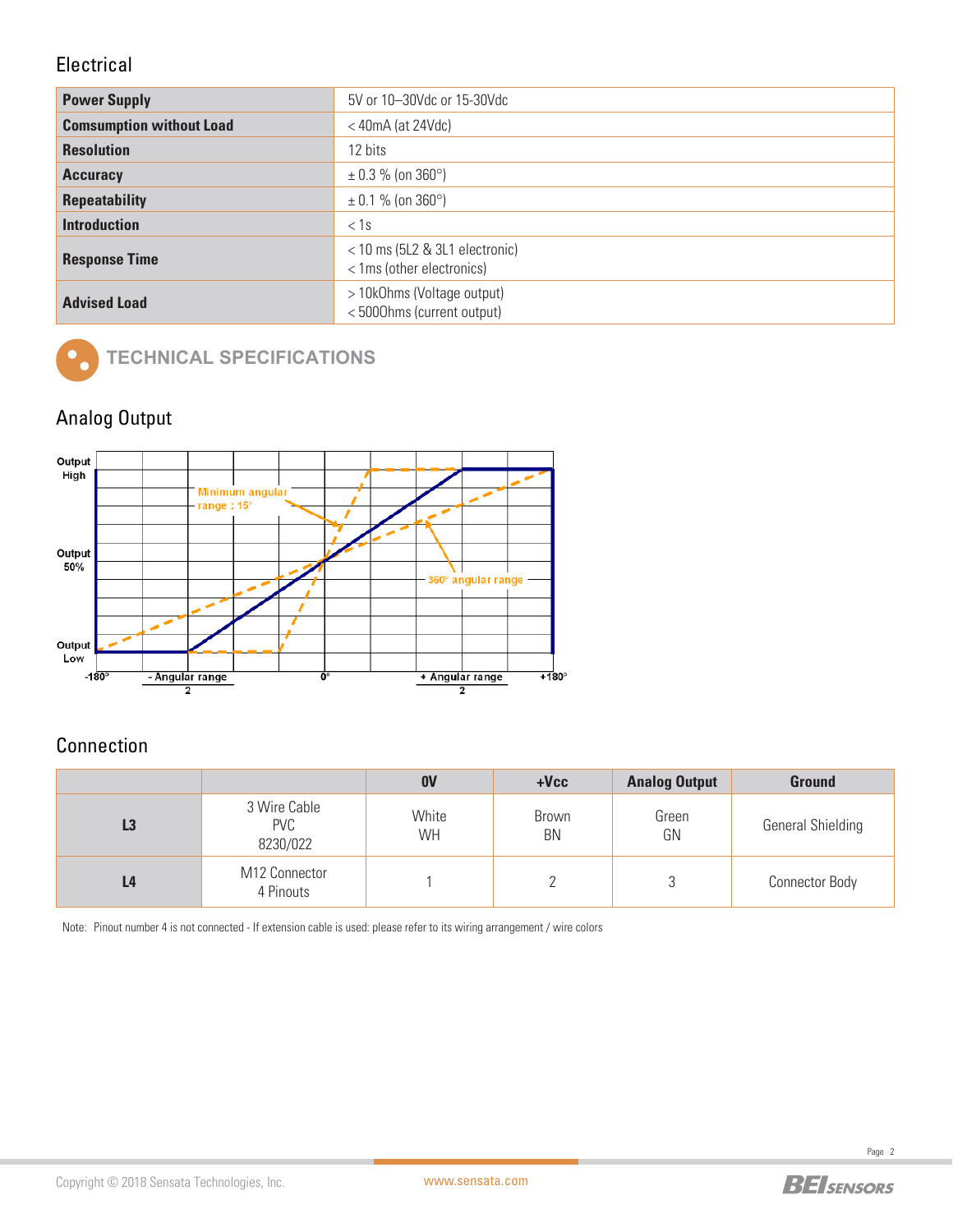

#### **AHM5\_10 L3R connection (radial cable)**



### **AHM5\_10 L4R connection (radial M12)**